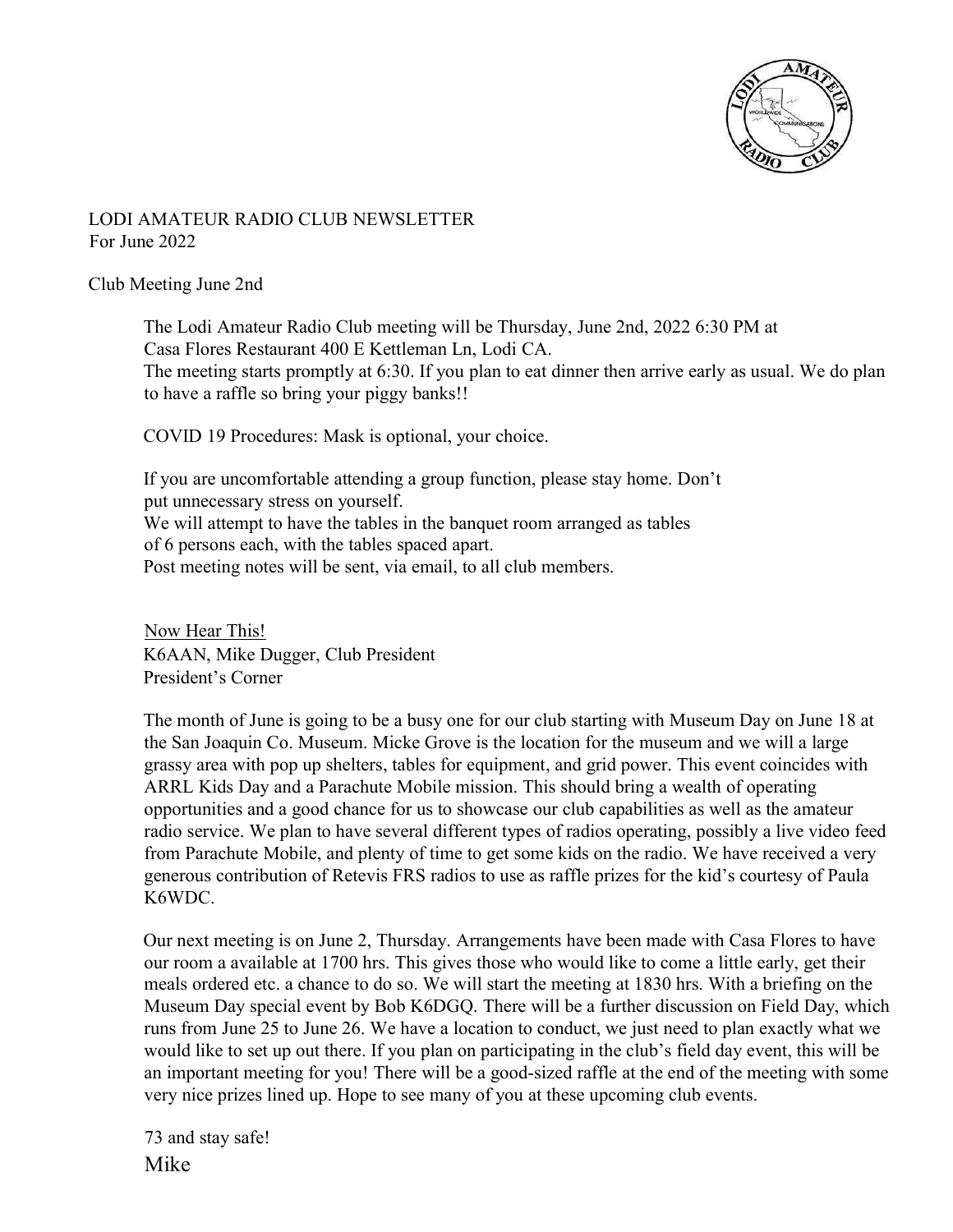## K6AAN

KN6STN, Stan Trevena Club Secretary

APRS and Emergency Communications

The first radio that I purchased after passing my Technician's license two years ago was a Yaesu FT-3DR. This is a feature-rich HT that supports APRS packet communications and GPS. I am retired and I spend a lot of my time outdoors. I find this radio to be very useful when hiking in areas without cell phone coverage.

Last year I started volunteering for ENFIA (Eldorado National Forest Interpretive Association, https://enfia.org) as a docent at the Carson Pass Information Station on Highway 88 just east of Caples Lake. This station literally sits on the Pacific Crest Trail (https://www.fs.usda.gov/pct/). We open the station each year on Memorial Day weekend and close it at the end of September. We provide wilderness permits, camping permits, fire permits, hiking trail information for the Carson Pass area, and have a small retail shop for books, maps, clothing, and Carson Pass-related merchandise.

While working at the station, if enough volunteers are working, one person should be out on the trails during the day to help people with questions and other needs. There is no cell phone service for most of the Carson Pass area. I've always had a rule of not hiking alone in wilderness areas. My wife was worried when I started volunteering at Carson Pass that I would be out hiking alone without a way to contact anyone in case of an emergency. This is where APRS can be beneficial. APRS allows for SMS communications with any cell phone and can also be configured to beacon your GPS coordinates at set intervals online.

There are a number of trails in the Carson Pass area (https://tahoetrailguide.com/hikingwinnemuccalake/). One of the most popular trails is from the station out to

Winnemucca Lake and on up to Round Top Lake. The Carson Pass Station has a weather station and digipeater that connects to a tower in South Lake Tahoe. The antenna on the station will relay APRS packets at the start of the trail. Once you get out beyond Frog Lake APRS is relayed by a tower in Kyburz for most of the trail up to Round Top Lake. I am hopeful that this tower survived the Caldor Fire last summer. Because of the fires last summer, I did not get to test out the PCT north of the station via the Meiss Meadow Trail. I suspect APRS there will be relayed by tower(s) in the Tahoe Basin while in this area of Carson Pass (I'll know in the next month after the snow melts from this trail).

When you set up your HT to beacon your GPS coordinates, services like APRS.fi (https://aprs.fi/doc/guide/guide.html) will track up to your last 24 hours of beacons with a bread crumb trail on Google maps (https://aprs.fi). This can be used in many different ways, especially when you are out hiking solo in the wilderness and someone wants to keep track of you. In an emergency, your last known GPS coordinates can be communicated to emergency and rescue teams if something goes wrong.

For more immediate communications, APRS can be used to send text messages via SMS to a cell phone. It works in the reverse direction as well, from a cell phone using SMS to the APRS enabled radio (https://smsgte.org/ug-sending-messages/). With little to no cell service in Carson Pass, I will frequently use this to communicate with my wife while out hiking solo. I've discussed this technique with many PCT through hikers at the station. Because not all of the PCT is covered by APRS, they prefer using a dedicated emergency GPS device like the Garmin In-Reach Mini (https://www.garmin.com/en-US/p/592606/) that can communicate from anywhere on the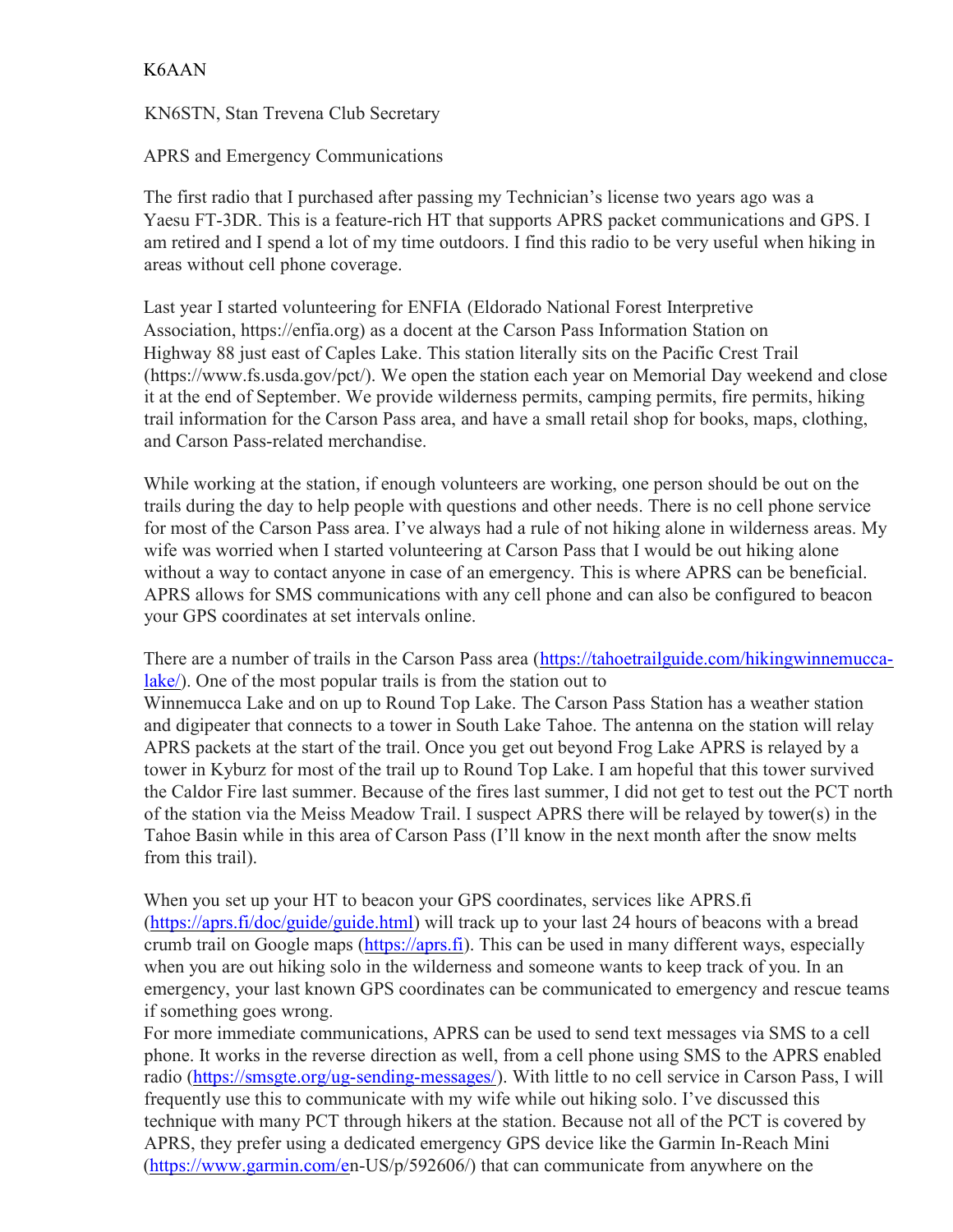trail from Mexico to Canada. Unlike APRS, there is a monthly fee for these emergency GPS communication devices.

APRS is not as reliable and does not have the coverage of cell phone service or a dedicated GPS emergency device. But if you check the APRS coverage in outdoor areas where you may be hiking or enjoying the outdoors, it can be a technology that you can use to add some safety and communications to your adventures. And this technology is not limited to hiking. Many people use APRS in their vehicles (mobile radios and HT's) while traveling in areas that do not have cell coverage. You can check https://aprs.fi to see what kind of digipeaters are located in areas you want to travel through.

APRS can be a complementary emergency communication technology to cell phones while traveling in a vehicle, hiking, or camping in remote areas. And the best part is, you may already have a radio that supports this packet communication and GPS technology.

73, Stan...

N6NFP, Skip Chraft Club Treasurer

## NEW MEMBERS, CHECK YOUR EXPIRATION DATE

Here's a reminder for our members who have joined since January 1, 2021: don't forget that as a first-time new member, your dues are paid up through December 31st of the following year. For example, if you joined at any time in 2021, you're good until the end of 2022. Your next payment is due on 1/1/2023.

This is an obvious benefit for first-time members, plus it keeps the bookkeeping simple for the treasurer: all dues are on a calendar-year renewal basis. It's a win-win for both new members and those who have to keep track of things.

The hard part for some is remembering that you have the benefit. It's rather normal for the treasurer to receive a dues renewal payment that isn't due, i.e. from a new member who joined early in 2021 and thinks he has to renew in 2022. His payment shows up, and now the treasurer has to deal with the over payment.

So please remember, a new member's first renewal payment is due at the end of the year following the year in which you join. This information is found on your receipt when you make your initial dues payment. It's also on the new member application form, in our Bylaws, and it has been stated numerous times in our newsletters.

If any member has a questions concerning the club's dues, the treasurer is at your service. Just send an email inquiry to **LodiHams**@gmail.com.

HOW TO PAY YOUR DUES OR OTHER PAYMENTS VIA PAYPAL Dues are \$20 single, \$25 family.

-------------------------------------------------------------------------

PayPal payments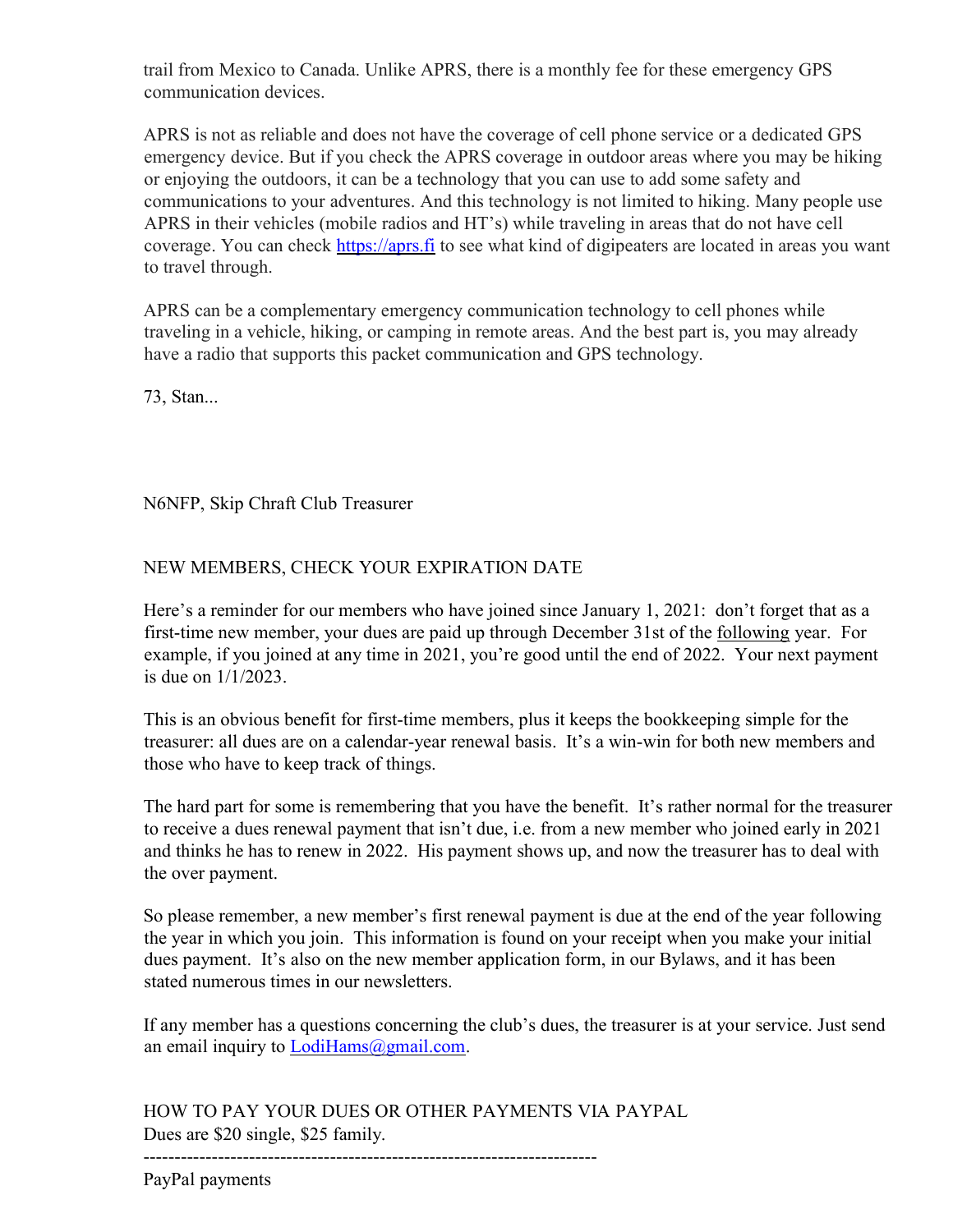- 1. Log into your PayPal account.
- 2. Click the blue "Send" button.
- 3. In the 'Send money' field, enter: LodiHams@gmail.com
- 4. Click the blue "Send to" button with the envelope graphic.
- 5. Enter your dollar amount. (It will replace "\$0.00")
- 6. Important: in the "Add a note field", enter an explanation of what you're paying for plus your name and call sign (if any). See note below.
- 7. On the next screen, note "Paying for an item or service." Don't change it, or you may be charged a transaction fee.
- 8. Follow the prompts to complete your payment.

Note: please do not skip step #6.

Without it, the only information we get about the source or reason for your payment is the email ID that sent it, and that's not enough.

Payments can also be mailed to N6GKJ Ron at: 1418 Bordeau Dr, Lodi, CA 95242 Make checks out to: Lodi Amateur Radio Club

ARRL Membership

There is a distinct advantage to our club in having a majority of our members as American Radio Relay League members. If you're not thoroughly familiar with the ARRL follow this link - https://www.arrl.org

For now, you can help the club a great deal by letting us know whether you are a current ARRL member. Please send an email message to **LodiHams**@gmail.com with your call sign if you are a member so that we can note it on our roster. If you have a family membership in the league, include the name/call sign of your family members who are covered by your ARRL family membership.

Thank you in advance for responding to this request.

73, Skip

N6GKJ, Ron Simpson, Club Technical Director:

2022 Field Day Event: June 25-25 2022

Field Day will NOT be held at our normal FD location. We are using an alternate location due to our preferred location is not available this year. We will be operating from 744 W Peltier Road. There will be instructions and a map on how to get there on the club website. This coming meeting we will discuss the final details for this years event. Craig Thompson is graciously hosting this even for us at another ranch location. Hope to see you there!!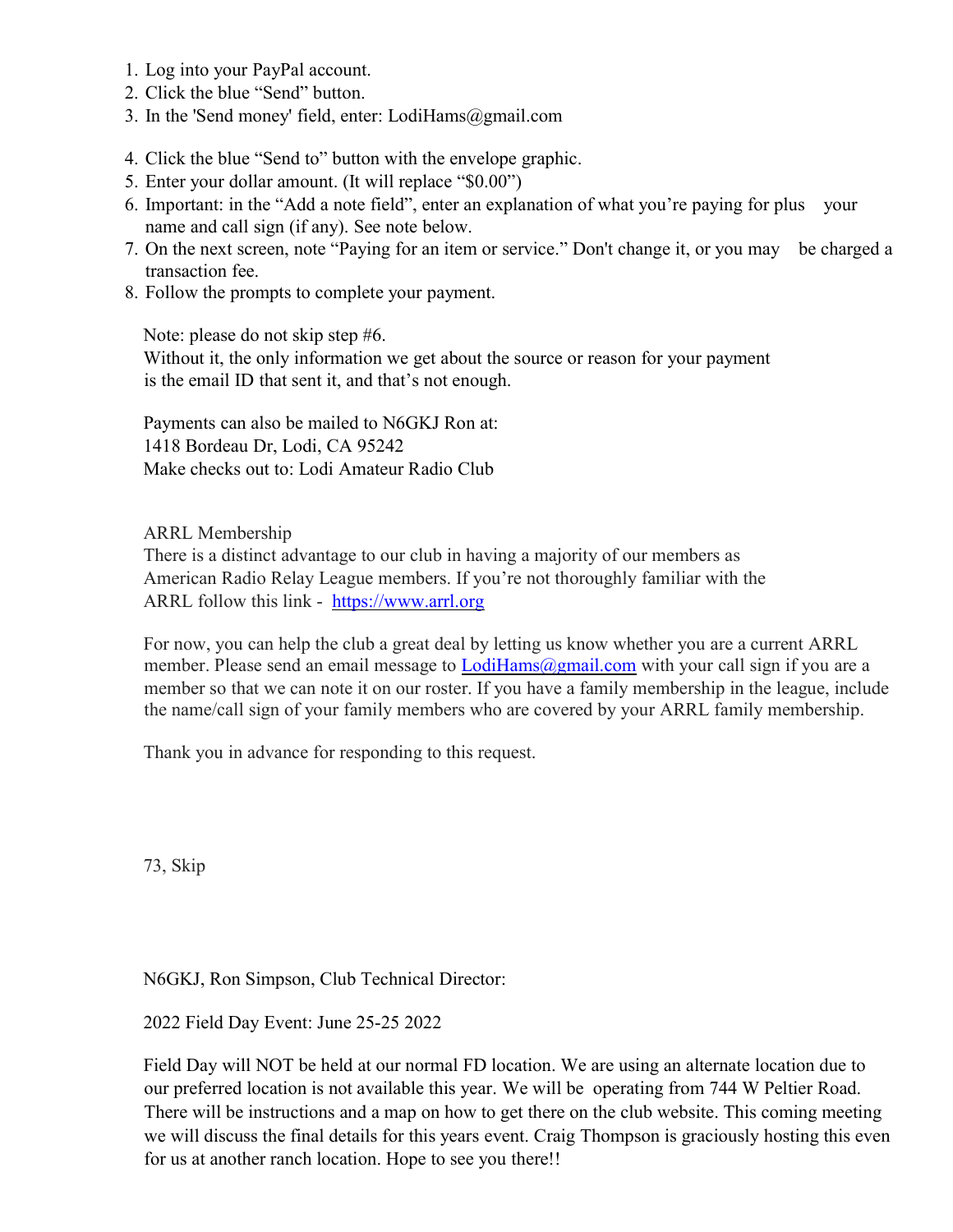Changes to WB6ASU Repeater System

As some of you have noticed, the repeater system although working is not quite up to par. There are still some issues yet to be resolved. We have developed an issue with the time clock giving the wrong time. It could be as simple as a power spike glitching the clock board. The next trip to the repeater site will be to look into this and implement a fix. We still have more work to do up there. New antenna to be installed and duplexer alignments for VHF and UHF.

I am still putting together the 900 MHz repeater for Bear Mtn. There is a slot in the cabinet already set aside for it

We appreciate your patience with our issues.

Technical update to our Packet Radio Network

As some of might be aware, the LODI03 Packet Node has failed after many years of operation. Since BEAR03 is working very well, Tom WA6OSX has decided to pull that gear and replace it with something more useful. We have installed an APRS UIDIGI in its place on 144.39 MHz. This new node will operate using the WIDE1-1 mode. This is a a full digipeater.

Those of who play with APRS should appreciate this fill-in node.

Tom Daley, WA6OSX is continuing to test the packet node on Bear Mtn. We have determined that the 2M repeater TX is causing an issue with RX performance in the packet transceiver. We will be installing a filter to help mitigate the issue.

As of Sunday, March 27, 2022, the packet radio transceiver at Bear Mtn. was replaced and a battery backup system was installed. All is working great and back to normal.

As of Saturday, February 12, 2022 we now have 145.03 MHz operational on Bear Mtn. This node is labeled as bear03.

As of Friday Nov, 26 2021 the packet node frequency on Gopher Ridge has been changed to 145.07 MHz, the reason for the change is in keeping with the statewide plan to keep emergency communications on 145.07 MHz. Secondarily this frequency is not as busy as 145.03 MHz.

Sites and Frequencies for the N6SJV Packet Network: Lodi - 144.39 MHz n6sjv-1 APRS Digi Gopher Ridge - 145.07 MHz GOPHER (Statewide Emergency) Bear Mtn. 145.03 MHz bear03

There will be a WinLink2000 Server tied to 145.03 MHz for San Joaquin County. The location of this server is still TBD

N6TCE, Bob Officer, Club Net Director Lodi ARC Net Director Corner

This is the Net Roster for the next three months. Net Ops please take note: June July July August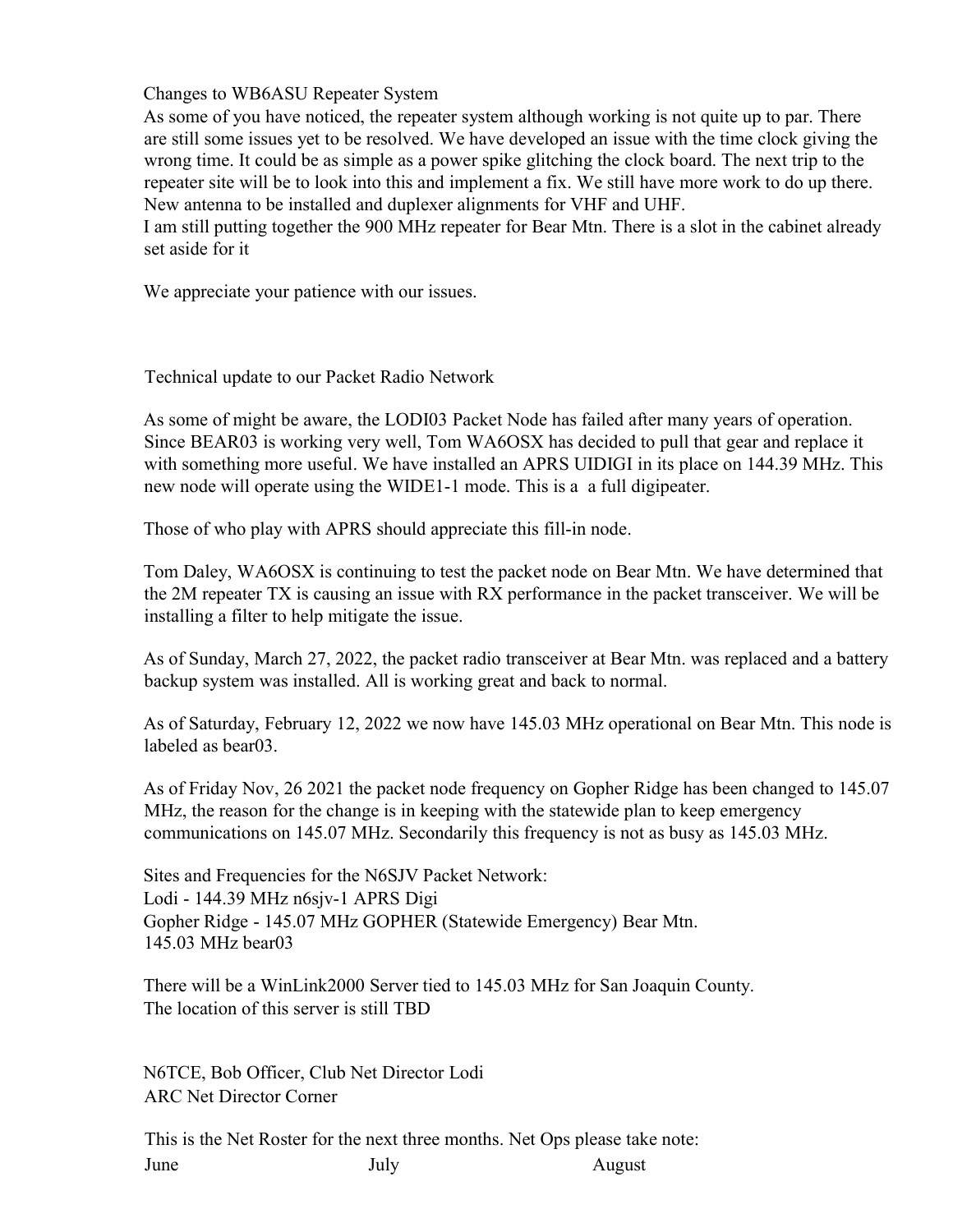| $6/1 -$ KN6STN | $7/6 - KN6STN$ | $8/3 - NGTCE$  |
|----------------|----------------|----------------|
| $6/8 - NGTCE$  | $7/13 - NGTCE$ | $8/10 - K6AAN$ |
| $6/15 - K6AAN$ | $7/20 - K6AAN$ | $8/17 - KK6ES$ |
| $6/22 - KK6ES$ | $7/27 - KK6ES$ | 8/24 - KN6STN  |
|                |                | $8/31 - NGTCE$ |

Hello Net and Lodi Amateur Radio Club Members!

As we are coming to the beginning of June, It is time to assess the year because we are close to half way through.

The numbers are lagging behind last year? Summer is usually lighter than the winter, spring and fall months. Clubs grow depending on how well the nets and other events are attended.

The leading metric is net attendance. Our Club announcements come  $1<sup>st</sup>$ . It is best place to find out what is happening. Jim, WB6BET(SK), used to do announcements of contests and special event stations. I am calling for someone to step up and take up that torch. The report can be as extensive and short as you want.

We are getting lots of interest outside our area. That is a good thing. It means our club and the repeater users are open and welcoming. Keep up the good work.

Nets and Club memberships are interlocked in so many ways. When you find a robust club sponsored net and you are more likely to find a large and active Club.

Thank you all for checking into the net each week.

Bob Officer, N6TCE Net Director

N6TCE, Bob Officer, San Joaquin Co. ARRL Emergency Coordinator

# News and the Ground Truth

Hello all we are slowly growing ARES into a group with can be a useful tool for our Local and State Emergency Managers.

May and June have seen a change in the San Joaquin County's OES Office. I am looking forward to working with New Director of Emergency Operations (Tiffany Heyer).

Most of the SJCARES members have received copies of the FEMA Region 4 and 6 Exercise dealing with a Cyber-attack on communications infrastructure. I have taken that plan and I am currently in the process of scaling it from a multi-regional exercise to a county wide exercise using a standardized report form that will be sent via RF (VHF). This will be used to create a map of observed outages. This type of reporting is called "Ground Truth". More and more agencies are looking for these "Ground Truth" reports. Our exercise may take place in November.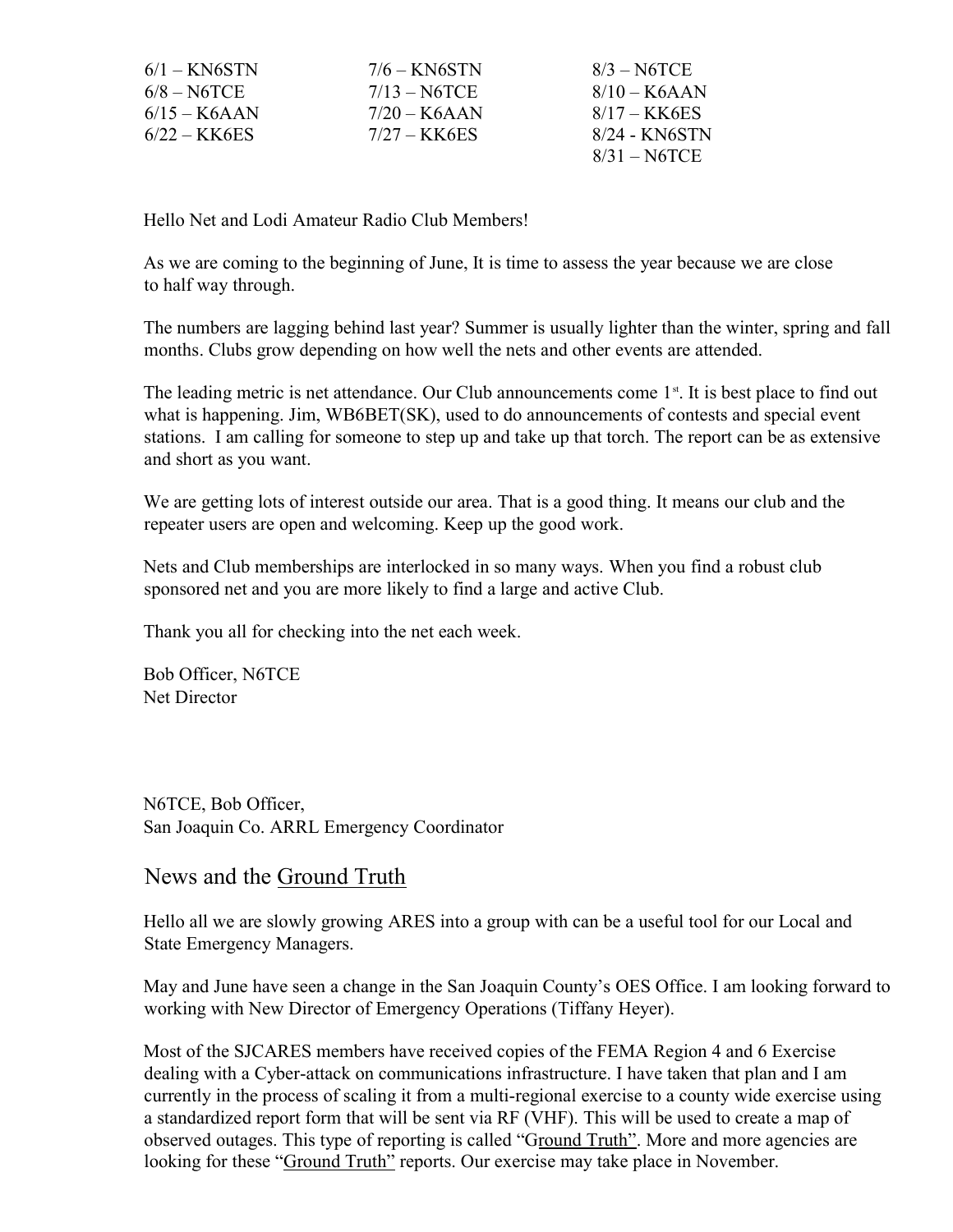October will see the Great California Shakeout exercise as a "Ground Truth" report for the United States Geological Service, especially if you take the time to fill out the 'Did You Feel It" report. This can be done either on the web or via Winlink.

Even if you are not a member of ARES or any other group, and if there is quake and you feel it please fill out a DYFI report.

Recent bad weather had a low energy tornado sighting. It was called in by Mike, K6AAN. Mike is a registered member of SKYWARN and also a registered and trained reporter to the NWS.

This training is available to anyone from the Nation Weather Service and comes at no cost to you.

These reports represent a valuable "Ground Truth" report to the NWS. Training to be a SKYWARN member can be found here as an on-line class and test.

https://www.weather.gov/SKYWARN/ and https://www.wrh.noaa.gov/sto/spotter/index.php

The future also will have the August 25 Delta Regional Exercise. Properly trained Amateur Radio Operators will be used to pass messages from Field Operations to County OES Operation Center and between different counties' Operation Centers. ARES has been invited to participate in the exercise. I will pass on the information and details when as is published.

Keep in mind the October Great Shake Out. Pencil in the Date October 20<sup>th</sup> on your calendars. The USGS will be looking for ground truth information from the drill.

Remember the goal is to be Amateur Operator that is trained to fill the seat of professional communicator. We all need the standard ICS-100, 700, 200 and 800 certificates. Those are all onclasses. Before any Emergency Manager will allow you to volunteer, you must have those minimum classes. That is so we understand the frame work and standardized language used.

Bob, N6TCE ARRL Emergency Coordinator San Joaquin County

> Why I Became A Ham Dave Martin

#### WB6YLK

My Ham Radio Life

I graduated from Burlington Iowa high school in 1961, and after partying out of the first year of Junior College. I entered a 2-year Electronics Technology program that the college started. During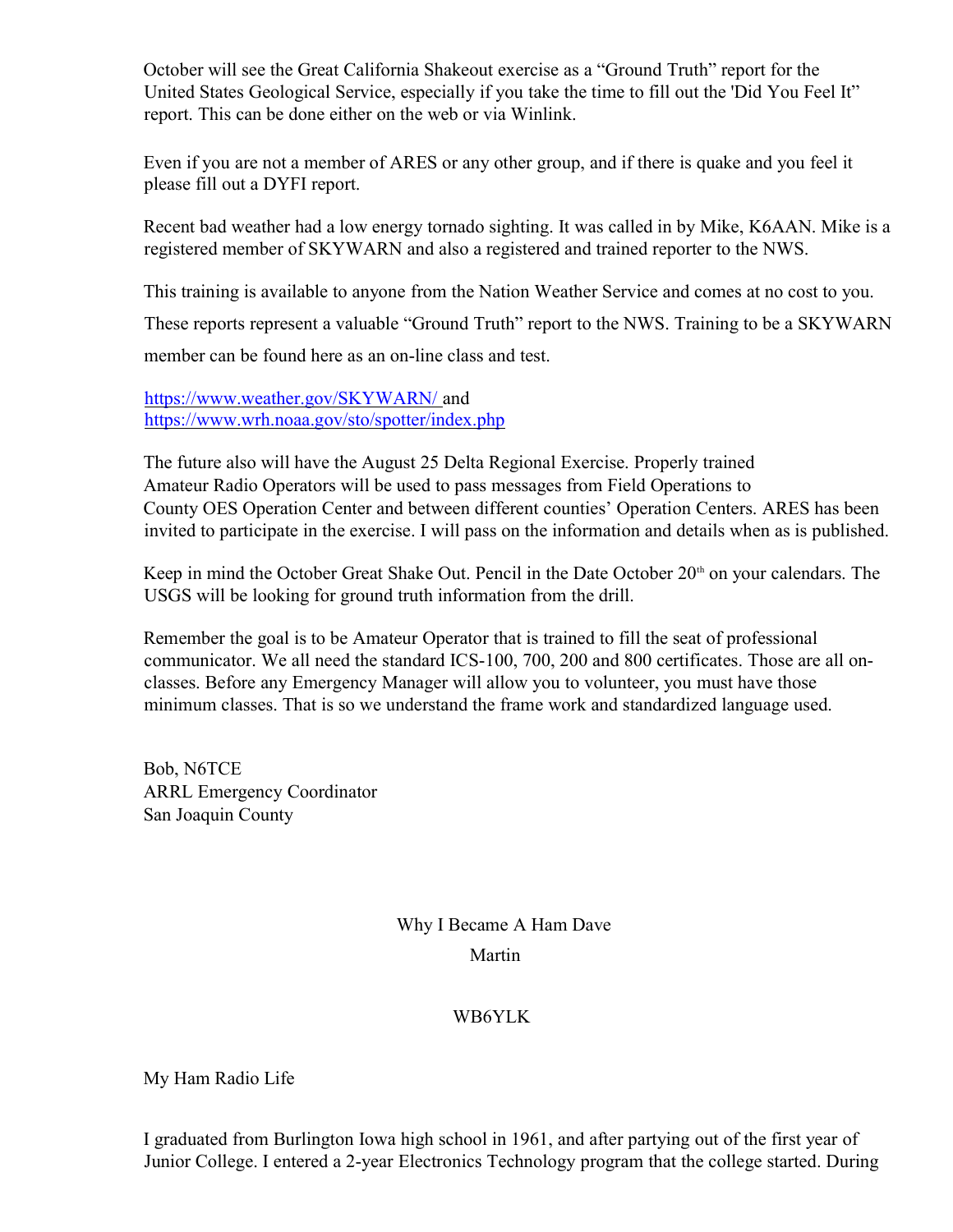the second year of the school, they had a one-hour class. That class had "voted" to get our Novice Radio License. After completing the class, I took the Amateur Radio exam. I passed the exam and was granted call sign WA0IXB.

My Uncle W0CTQ came up from Kansas City for a visit and brought a "Heathkit Lunchbox 2'er" and helped me set it up and I made either 3 or 4 contacts. But then HE TOOK IT HOME when he left!!

July of that year, I joined the United States Air Force. That put a kibosh on any more "On air" activity. Eventually my license expired and I did nothing with radio for several years.

During my time spent in the service I was trained on the Airborne Early Warning Radar which was the precursor to the AWACS system which is used today.

After my time spent in the service I eventually got hired on at McClellan AFB in 1972 where I was trained on the AN/TPS-43E and later the AN/TPS-75 Search Radars.

I retired finally in June 2000.

In the 70's I got caught up in the CB craze. One night I was at a friend's house playing cards and listening to the CB. When I left, I was rear ended a block from home. I had a CB in the truck and tried to call my friend to come help. I was then told by some

"CB traffic cop" to take my problem to channel 9 and he did all he could do to interfere with my call for assistance.

When I finally got home I took the CB out of my truck and tossed it on a shelf in the garage. At that point I made an effort to find a code class.

My friend's son and I joined a code class taught by Armin Noble (who owned "World Radio").

I did take and pass the Amateur Radio exam and was granted the call sign WB6YLK.

Everybody in the class got along great. At the time North Hills Radio Club was the biggest ham club in the area. Unfortunately, it was in the North area. Since everybody in our class lived in the South area, we eventually formed the "River City ARCS" in July of 1976.

I had a Tech license for a long time and when they changed the Part 97 rules about code requirements and license reclassification, I was grandfathered into the General Class License.

I enjoy working the Clarksburg Fun Run, and the CIM run and some of the other public events in the area. I do HF when I can and enjoy working 10 meters when the band is open.

73, Dave

Share your story with us, if you are willing to write a few paragraphs about why you became a ham radio operator and what you would like to achieve, we would be happy to hear your story. Please submit your story to  $\frac{n6g}{k}$ [ $\frac{2gm}{a}$ ].com no later than the  $25<sup>th</sup>$  of the month!!

Club Nets Wednesday

 2M Simplex net: 147.090 MHz (simplex) 6:30 pm 2M Club net: 147.090 MHz (repeater, PL 114.8) 7:00 pm

Mark Your Calendar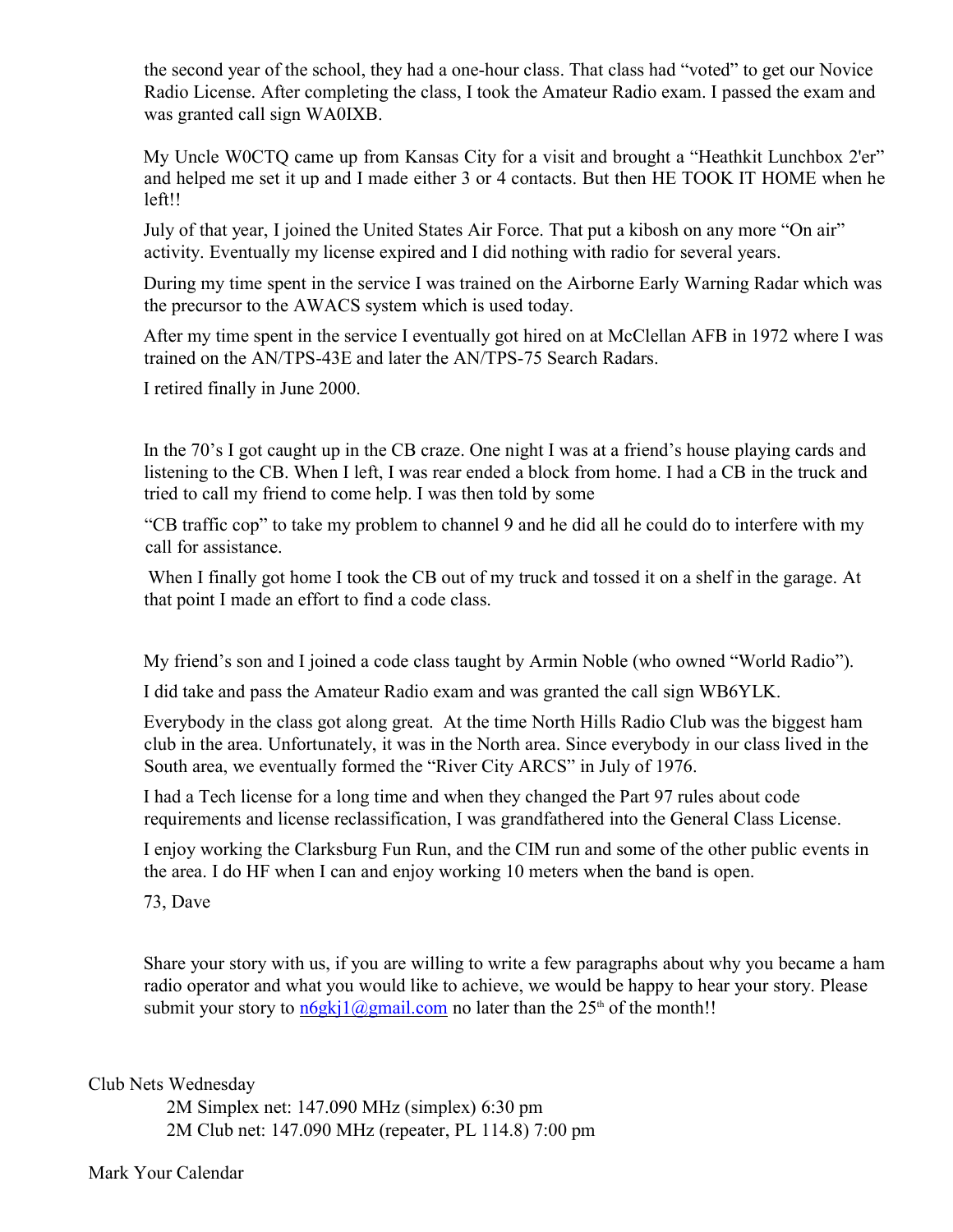January

- 1 Straight Key Night
- 2 Kids Day

2-3 - RTTY Roundup

6 - Lodi ARC Club Meeting

16-18 - January VHF Contest

#### February

- 3 Lodi ARC Club Meeting
- 5 Lodi ARC VHF Packet Discussion
- 8-12 School Club Roundup
- 20-21 International DX CW

March

- 3 Lodi ARC Club Meeting
- 5 Lodi ARC VHF Packet Discussion Continuation
- 6/7 International DX– Phone April
	- 7 Lodi ARC Club Meeting
	- 16 ARES Packet Day
	- 18 Rookie Round Up Phone

#### May

5 – Lodi ARC Club Meeting

- 15 Lodi ARC VHF Packet Discussion Continuation
- 22 Lodi ARC Mobile round-up

#### June

1 – Lodi ARC Club Meeting 12-14 – June VHF Contest 18 – Museum Day at Micke Grove 26-27 - 2022 ARRL Field Day 2022 Year at a Glance (minus state QSO parties)

- 1/1 Straight Key Night
- 1/2 Kids Day

1/2-3 - RTTY Roundup

1/16-18 - January VHF Contest

2/8-12 - School Club Roundup  $2/20-21$  - International  $DX-CW$ 

3/6-7 - International DX– Phone 4/18 – Rookie Roundup Phone

6/12-14 - June VHF 6/19 - Kids Day 6/26-27 - Field Day

7/10-11 - IARU HF World Championship

8/7-8 - 222MHz and Up Distance Contest 8/21-22 - 10 GHZ & up Round 1 (contest) 8/22 - Rookie Roundup – RTTY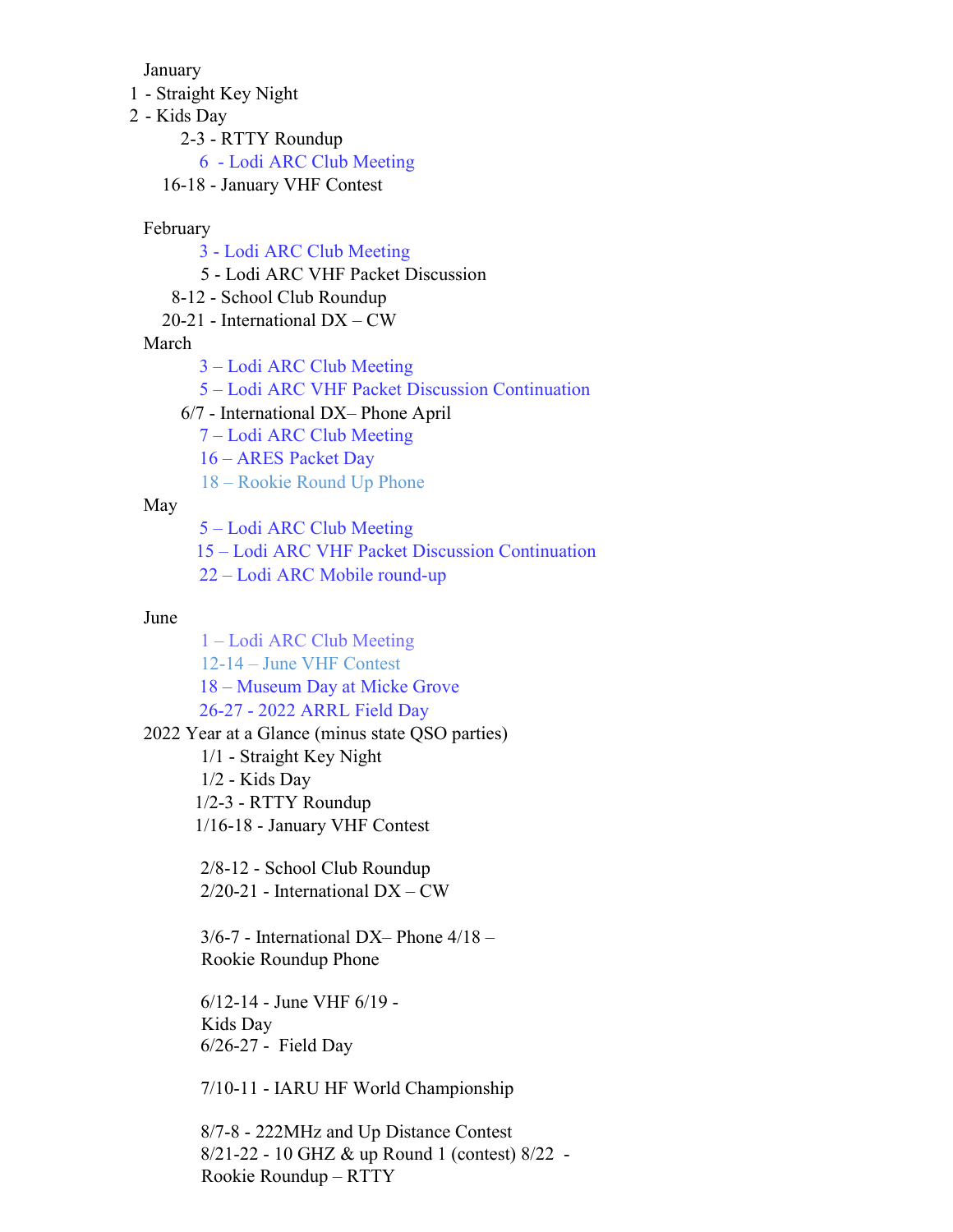9/11-13 – September VHF Sweepstakes 9/18-19 – 10 GHz &up Round 2 (contest)

10/18-22 – School Club Round Up 10/23-24 – EME 2.3GHz and up contest

11/6-8 - Nov. Sweepstakes – CW 11/20-22 - Nov. Sweepstakes – Phone 11/20-21 - EME - 50 to 1296 MHz Contest

12/3-5 – 160 Meter Contest 12/11-12 - 10 Meter Contest 12/19 – Rookie Round up CW Contest 12/18-19 – EME 50 -1296 Contest

Lodi ARC Virtual Swap Space

The following items are from the Estate of Jim Seiferling. These items are for sale. All interested parties will have to make contact via the listed email address only.

DO NOT CONTACT Emilia directly, She has asked to not be involved in this process

Elecraft KX3 - \$1500 Used Elecraft KX3 in excellent condition. Bought from Elecraft fully assembled.

Includes: KXFL3 Roofing Dual Bandwidth Filter for SSB/CW/DATA KXAT3 Internal, Wide-Range 20-W Automatic Antenna Tuner KXBC3 NiMH Charger (w/ fairly new Panasonic eneloop BK-3MCCA 1900 mAh rechargeable batteries) KX3-2M Internal 2-Meter Module (I installed this) MH3 Microphone KXUSB-a cable 12V power cable Operating Manual Extra Items Included: Low Rider stand by SOTA beams KX3 Nifty Mini-Manual Book: The Elecraft KX3- Portable by Fred Cady KE7X Contact

Ron Simpson, N6GKJ  $n6gki1@gmail.com$  for information

YAESU FT-817D - \$350 NEW Listing!

Includes mic, power cable and a carry case

Contact Ron Simpson,  $n6gki1@gmail.com$  for information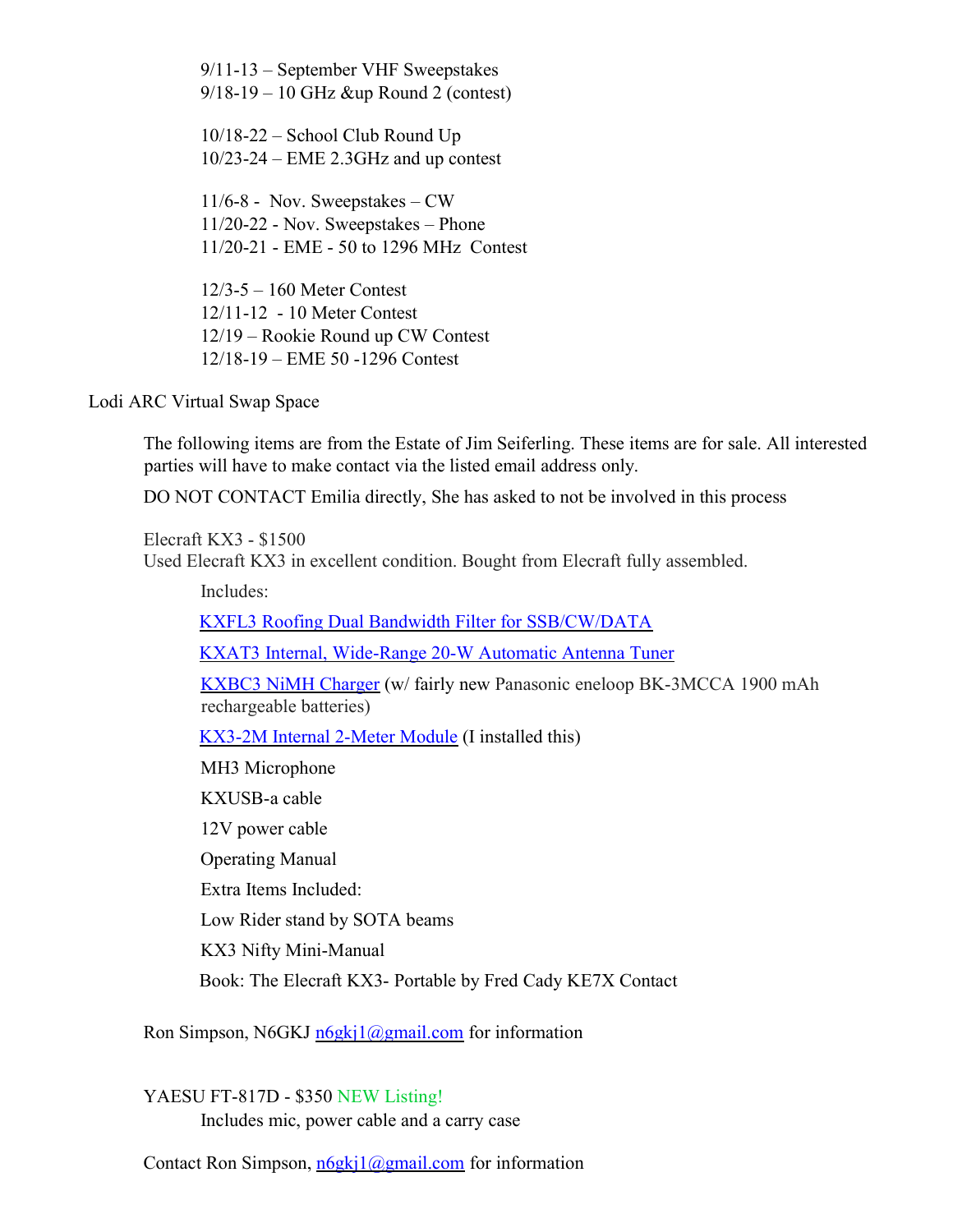Kenwood TS-480HX (200w) - \$750 SOLD Includes control head and radio chassis Power Cable remote mount kit 2 microphones, AUX Speaker, Operation Manual

Contact Ron Simpson,  $n6gki1@gmail.com$  for information

YAESU FT-857D - \$600 SOLD Includes mic, power cable and a carry case

Contact Ron Simpson,  $n6gki1@gmail.com$  for information

Kenwood TS-480SAT - \$600 SOLD Includes control head and radio chassis remote mount kit brand new microphone with adaptor cable

Contact Ron Simpson, n6gkj1@gmail.com for information

Kenwood TM281 - \$150 SOLD Includes power cable and bracket, no microphone

Contact Ron Simpson,  $n6gki1@gmail.com$  for information

Kenwood TS-430 - \$250 SOLD Includes mic and power cable

Contact Ron Simpson, n6gkj1 gmail.com for information

Bioenno Based Battery Box with N8XJK Super Booster - \$575 obo This battery box kit was used by Jim very successfully without fail or disappointment. To build this same system would cost \$750 or more. Includes brand new battery charger. This is a good value!

Contact Ron Simpson, n6gkj1 gmail.com for information

The above items are used ad in known good working order.

High Power HF Amplifier – Make reasonable offer

The Amplifier is: Ameritron, AL1200, covers 160-15M, with an easy convert to 10M. Factory wire for 220-240V. Runs a very cool 1200 watts output, 1/2 hour 1500 Watts. Driving power approx.. 100 w for FULL output. Weighs 77 lbs, 18 1/2X 17 X 10.